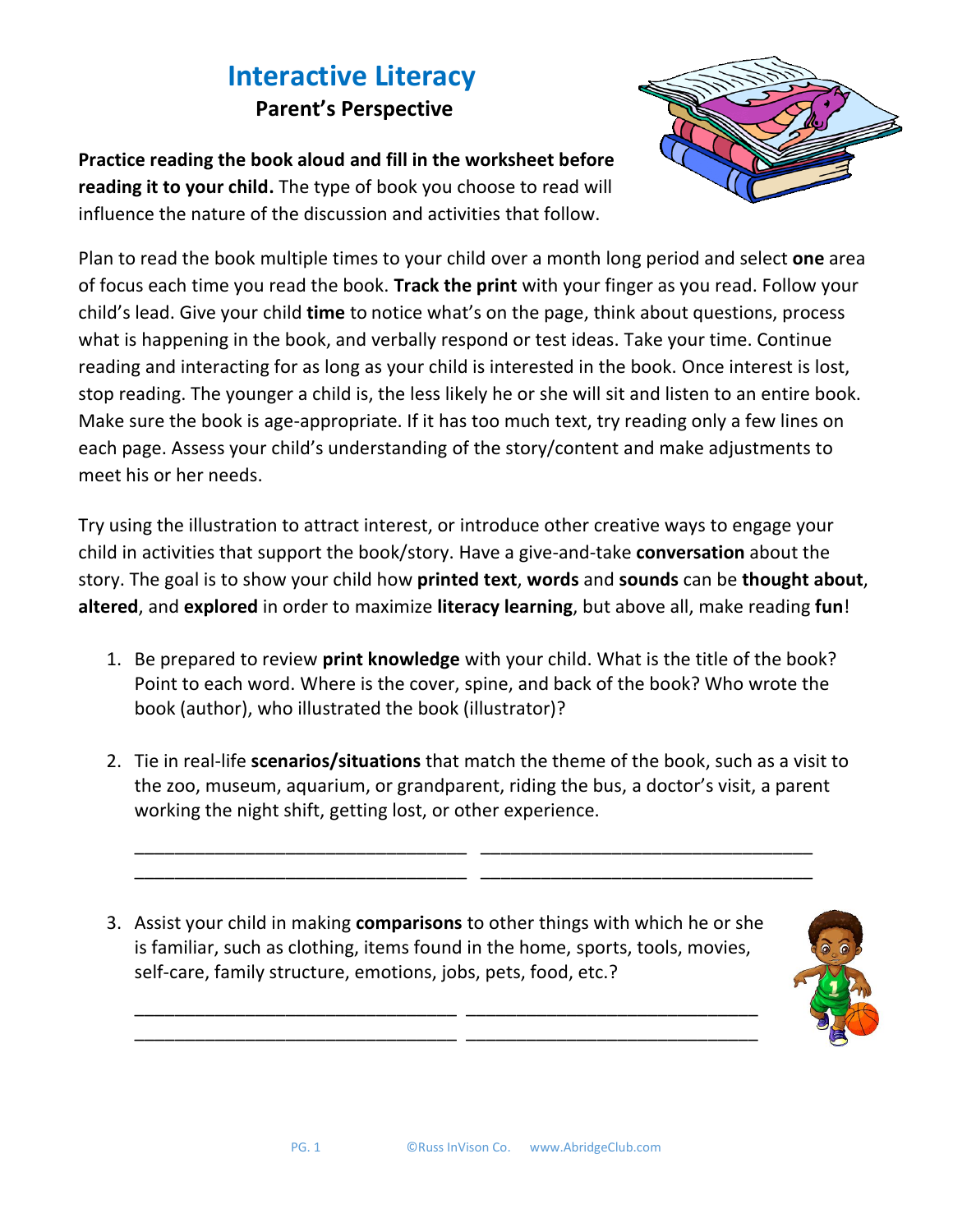4. Encourage your child to make **predictions** based on the cover, illustrations, and story content. Give him or her fun hints such as an action or object that relates to the story. *"What do you think this book is about? "What do you think will happen next?*

\_\_\_\_\_\_\_\_\_\_\_\_\_\_\_\_\_\_\_\_\_\_\_\_\_\_\_\_\_\_\_\_\_\_\_\_\_\_\_\_\_\_\_\_\_\_\_\_\_\_\_\_\_\_\_\_\_\_\_\_\_\_\_\_\_\_\_\_\_\_\_

\_\_\_\_\_\_\_\_\_\_\_\_\_\_\_\_\_\_\_\_\_\_\_\_\_\_\_\_\_\_\_\_\_\_\_\_\_\_\_\_\_\_\_\_\_\_\_\_\_\_\_\_\_\_\_\_\_\_\_\_\_\_\_\_\_\_\_\_\_\_\_ \_\_\_\_\_\_\_\_\_\_\_\_\_\_\_\_\_\_\_\_\_\_\_\_\_\_\_\_\_\_\_\_\_\_\_\_\_\_\_\_\_\_\_\_\_\_\_\_\_\_\_\_\_\_\_\_\_\_\_\_\_\_\_\_\_\_\_\_\_\_\_ \_\_\_\_\_\_\_\_\_\_\_\_\_\_\_\_\_\_\_\_\_\_\_\_\_\_\_\_\_\_\_\_\_\_\_\_\_\_\_\_\_\_\_\_\_\_\_\_\_\_\_\_\_\_\_\_\_\_\_\_\_\_\_\_\_\_\_\_\_\_\_ 5. List **specific objects** in the book your child can **identify** or **describe** to you. This is a wonderful opportunity for language development. Work these words into future conversations. This is one way your child will come to understand that print has meaning. \_\_\_\_\_\_\_\_\_\_\_\_\_\_\_\_\_ \_\_\_\_\_\_\_\_\_\_\_\_\_\_\_\_\_\_ \_\_\_\_\_\_\_\_\_\_\_\_\_\_\_\_ \_\_\_\_\_\_\_\_\_\_\_\_\_\_\_\_ \_\_\_\_\_\_\_\_\_\_\_\_\_\_\_\_\_ \_\_\_\_\_\_\_\_\_\_\_\_\_\_\_\_\_\_ \_\_\_\_\_\_\_\_\_\_\_\_\_\_\_\_ \_\_\_\_\_\_\_\_\_\_\_\_\_\_\_\_ 6. Look for and list 4-6 **NEW vocabulary words** to define and focus on all week? \_\_\_\_\_\_\_\_\_\_\_\_\_\_\_\_\_ \_\_\_\_\_\_\_\_\_\_\_\_\_\_\_\_\_\_ \_\_\_\_\_\_\_\_\_\_\_\_\_\_\_\_ \_\_\_\_\_\_\_\_\_\_\_\_\_\_\_\_ \_\_\_\_\_\_\_\_\_\_\_\_\_\_\_\_\_ \_\_\_\_\_\_\_\_\_\_\_\_\_\_\_\_\_\_ \_\_\_\_\_\_\_\_\_\_\_\_\_\_\_\_ \_\_\_\_\_\_\_\_\_\_\_\_\_\_\_\_ 7. Find opportunities to **share knowledge** and verbally expand upon the facts. Instead of... "She made the color orange." Share knowledge: "She made the color orange by mixing red and yellow" 8. Does the book have **rhyming words**? Ask your child to help you find them. \_\_\_\_\_\_\_\_\_\_\_\_\_\_\_\_\_\_\_\_\_\_\_\_\_\_\_\_\_\_\_\_\_\_\_ \_\_\_\_\_\_\_\_\_\_\_\_\_\_\_\_\_\_\_\_\_\_\_\_\_\_\_\_\_\_\_\_\_\_ \_\_\_\_\_\_\_\_\_\_\_\_\_\_\_\_\_\_\_\_\_\_\_\_\_\_\_\_\_\_\_\_\_\_\_ \_\_\_\_\_\_\_\_\_\_\_\_\_\_\_\_\_\_\_\_\_\_\_\_\_\_\_\_\_\_\_\_\_\_ \_\_\_\_\_\_\_\_\_\_\_\_\_\_\_\_\_\_\_\_\_\_\_\_\_\_\_\_\_\_\_\_\_\_\_ \_\_\_\_\_\_\_\_\_\_\_\_\_\_\_\_\_\_\_\_\_\_\_\_\_\_\_\_\_\_\_\_\_\_ \_\_\_\_\_\_\_\_\_\_\_\_\_\_\_\_\_\_\_\_\_\_\_\_\_\_\_\_\_\_\_\_\_\_\_ \_\_\_\_\_\_\_\_\_\_\_\_\_\_\_\_\_\_\_\_\_\_\_\_\_\_\_\_\_\_\_\_\_\_ 9. What opportunities are there to or **sort** or **classify** objects mentioned in the book based on… a. color? e. category? b. shape? h. other characteristics? \_\_\_\_\_\_\_\_\_\_\_\_\_\_\_\_\_\_\_\_\_ c. size? \_\_\_\_\_\_\_\_\_\_\_\_\_\_\_\_\_\_\_\_\_ \_\_\_\_\_\_\_\_\_\_\_\_\_\_\_\_\_\_\_\_\_ d. form? e. function? \_\_\_\_\_\_\_\_\_\_\_\_\_\_\_\_\_\_\_\_\_ \_\_\_\_\_\_\_\_\_\_\_\_\_\_\_\_\_\_\_\_\_ f. same vs. different? \_\_\_\_\_\_\_\_\_\_\_\_\_\_\_\_\_\_\_\_\_ \_\_\_\_\_\_\_\_\_\_\_\_\_\_\_\_\_\_\_\_\_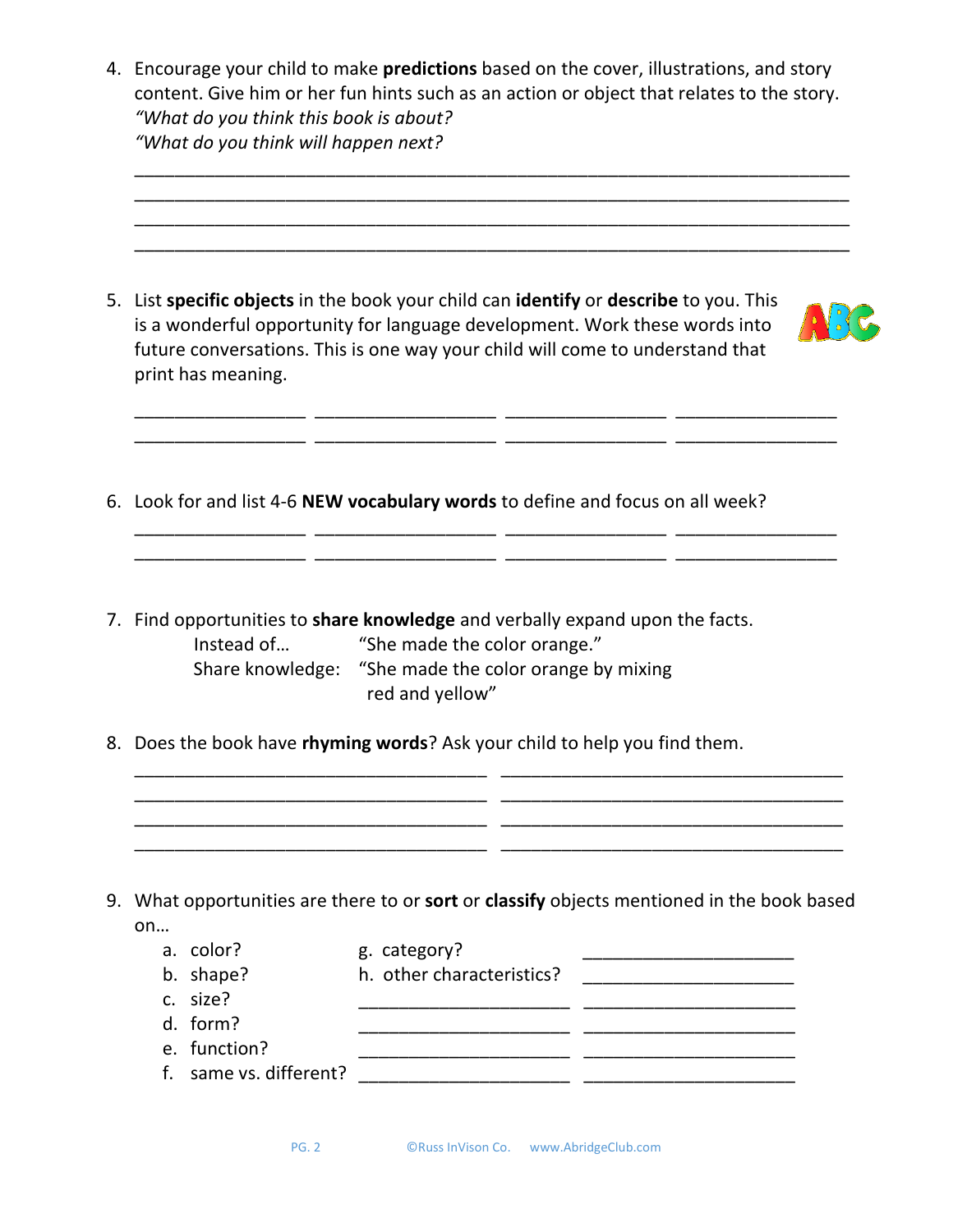PG. 3 ©Russ InVison Co. www.AbridgeClub.com

10. List ways to encourage your child to **count**, **measure, or weigh** things found in the book, or similar items in their world.

\_\_\_\_\_\_\_\_\_\_\_\_\_\_\_\_\_\_\_\_\_\_\_\_\_\_\_\_\_\_\_\_\_\_\_\_\_\_\_\_\_\_\_\_\_\_\_\_\_\_\_\_\_\_\_\_\_\_\_\_\_\_\_\_\_\_\_\_\_ \_\_\_\_\_\_\_\_\_\_\_\_\_\_\_\_\_\_\_\_\_\_\_\_\_\_\_\_\_\_\_\_\_\_\_\_\_\_\_\_\_\_\_\_\_\_\_\_\_\_\_\_\_\_\_\_\_\_\_\_\_\_\_\_\_\_\_\_\_

\_\_\_\_\_\_\_\_\_\_\_\_\_\_\_\_\_\_\_\_\_\_\_\_\_\_\_\_\_\_\_\_\_\_ \_\_\_\_\_\_\_\_\_\_\_\_\_\_\_\_\_\_\_\_\_\_\_\_\_\_\_\_\_\_\_\_\_ \_\_\_\_\_\_\_\_\_\_\_\_\_\_\_\_\_\_\_\_\_\_\_\_\_\_\_\_\_\_\_\_\_\_ \_\_\_\_\_\_\_\_\_\_\_\_\_\_\_\_\_\_\_\_\_\_\_\_\_\_\_\_\_\_\_\_\_

- 11. List any **repeating patterns** in the text, photos, or illustration? Patterns can be found on food, a walking path, a building, clothing, furniture, in nature, etc.
- 12. List any **tools/machines/equipment** used in the book that make the character's job easier?

\_\_\_\_\_\_\_\_\_\_\_\_\_\_\_\_\_\_\_\_\_\_\_\_\_\_\_\_\_ \_\_\_\_\_\_\_\_\_\_\_\_\_\_\_\_\_\_\_\_\_\_\_\_\_\_\_\_\_\_ \_\_\_\_\_\_\_\_\_\_\_\_\_\_\_\_\_\_\_\_\_\_\_\_\_\_\_\_\_ \_\_\_\_\_\_\_\_\_\_\_\_\_\_\_\_\_\_\_\_\_\_\_\_\_\_\_\_\_\_

13. Note basic **story elements**, such as characters, settings, and the order or sequence of events.

\_\_\_\_\_\_\_\_\_\_\_\_\_\_\_\_\_\_\_\_\_\_\_\_\_\_\_\_\_\_\_\_\_ \_\_\_\_\_\_\_\_\_\_\_\_\_\_\_\_\_\_\_\_\_\_\_\_\_\_\_\_\_\_\_\_\_ \_\_\_\_\_\_\_\_\_\_\_\_\_\_\_\_\_\_\_\_\_\_\_\_\_\_\_\_\_\_\_\_\_ \_\_\_\_\_\_\_\_\_\_\_\_\_\_\_\_\_\_\_\_\_\_\_\_\_\_\_\_\_\_\_\_\_ \_\_\_\_\_\_\_\_\_\_\_\_\_\_\_\_\_\_\_\_\_\_\_\_\_\_\_\_\_\_\_\_\_ \_\_\_\_\_\_\_\_\_\_\_\_\_\_\_\_\_\_\_\_\_\_\_\_\_\_\_\_\_\_\_\_\_ \_\_\_\_\_\_\_\_\_\_\_\_\_\_\_\_\_\_\_\_\_\_\_\_\_\_\_\_\_\_\_\_\_ \_\_\_\_\_\_\_\_\_\_\_\_\_\_\_\_\_\_\_\_\_\_\_\_\_\_\_\_\_\_\_\_\_

14. Actions have consequences. Is there a **cause** that explains why something happens and an **effect** that describes what happened as a result? Does one event lead to another with an "if this, then that..." scenario your child can learn from?

\_\_\_\_\_\_\_\_\_\_\_\_\_\_\_\_\_\_\_\_\_\_\_\_\_\_\_\_\_\_\_\_\_\_\_\_\_\_\_\_\_\_\_\_\_\_\_\_\_\_\_\_\_\_\_\_\_\_\_ \_\_\_\_\_\_\_\_\_\_\_\_\_\_\_\_\_\_\_\_\_\_\_\_\_\_\_\_\_\_\_\_\_\_\_\_\_\_\_\_\_\_\_\_\_\_\_\_\_\_\_\_\_\_\_\_\_\_\_ \_\_\_\_\_\_\_\_\_\_\_\_\_\_\_\_\_\_\_\_\_\_\_\_\_\_\_\_\_\_\_\_\_\_\_\_\_\_\_\_\_\_\_\_\_\_\_\_\_\_\_\_\_\_\_\_\_\_\_

15. Make a list of **open-ended questions** that will encourage your child to **infer** or **draw conclusions** from what he or she sees. Open-ended questions are questions that allow a person to give a free-form answer. Closed-ended questions can be answered with yes, no, or other one-word answer. See examples on the next page.

| 1. |  |
|----|--|
| 2. |  |
| 3. |  |
| 4. |  |
| 5. |  |
| 6. |  |
|    |  |





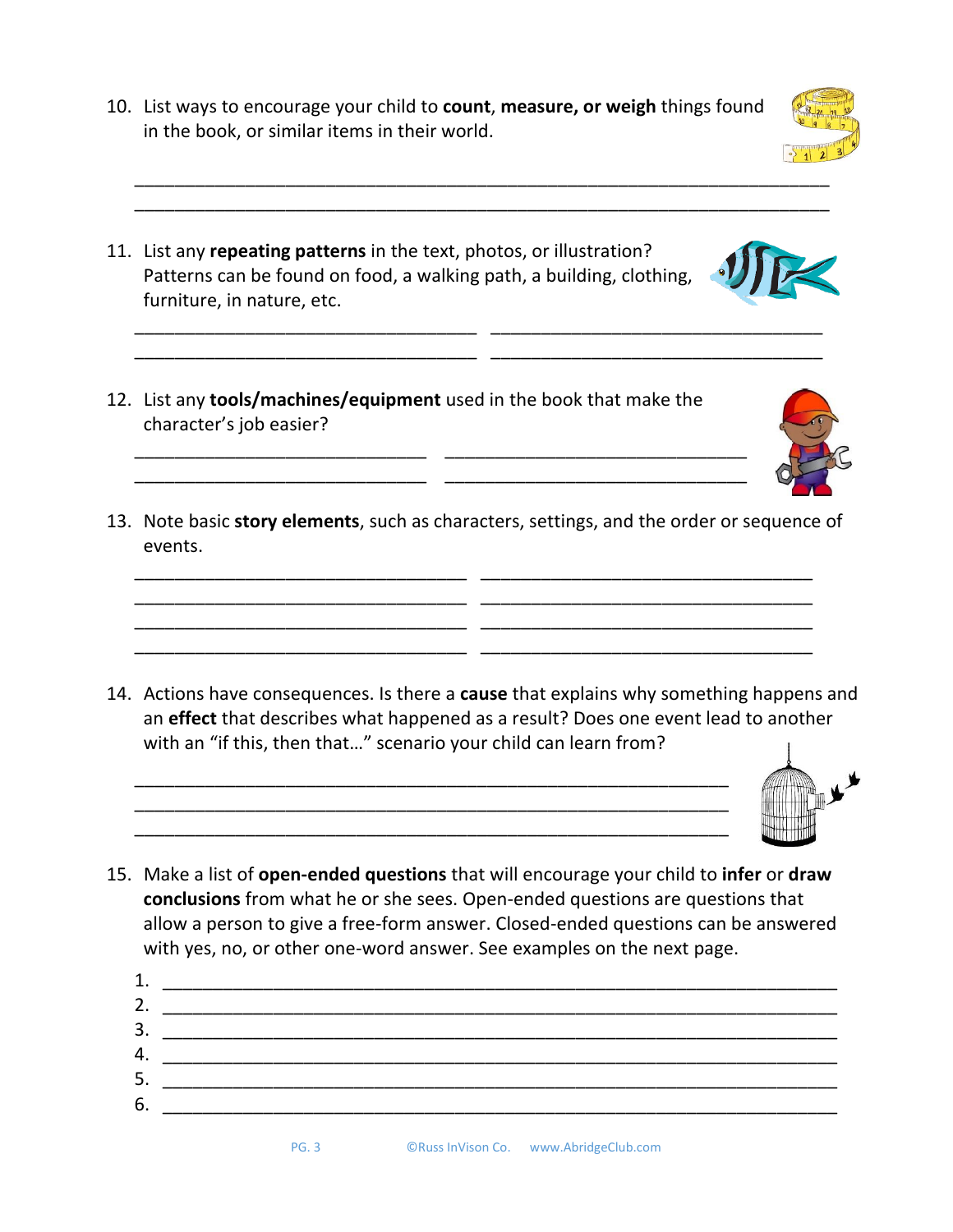16. What simple **experiments** can be performed to support the book/story? Examples: freeze/melt, sink/float, mix colors, plant/grow, light/shadow, mix oil and water, follow a recipe, extend a pattern, weave or lace, build something, take something apart.



17. Involve your child in **after-book activities**: arts & crafts, puppetry, puzzles, a walk about, felt story, board/card games, cooking, a field trip, etc.

\_\_\_\_\_\_\_\_\_\_\_\_\_\_\_\_\_\_\_\_\_\_\_\_\_\_\_\_\_\_\_ \_\_\_\_\_\_\_\_\_\_\_\_\_\_\_\_\_\_\_\_\_\_\_\_\_\_\_\_\_\_\_\_\_\_\_\_ \_\_\_\_\_\_\_\_\_\_\_\_\_\_\_\_\_\_\_\_\_\_\_\_\_\_\_\_\_\_\_ \_\_\_\_\_\_\_\_\_\_\_\_\_\_\_\_\_\_\_\_\_\_\_\_\_\_\_\_\_\_\_\_\_\_\_\_

1. \_\_\_\_\_\_\_\_\_\_\_\_\_\_\_\_\_\_\_\_\_\_\_\_\_\_\_\_\_\_\_\_\_\_\_\_\_\_\_\_\_\_\_\_\_\_\_\_\_\_\_\_\_\_\_\_\_\_\_\_\_\_\_\_\_\_\_\_ 2. \_\_\_\_\_\_\_\_\_\_\_\_\_\_\_\_\_\_\_\_\_\_\_\_\_\_\_\_\_\_\_\_\_\_\_\_\_\_\_\_\_\_\_\_\_\_\_\_\_\_\_\_\_\_\_\_\_\_\_\_\_\_\_\_\_\_\_\_  $3.$ 

 \_\_\_\_\_\_\_\_\_\_\_\_\_\_\_\_\_\_\_\_\_\_\_\_\_\_\_\_\_\_\_\_\_\_\_\_\_\_\_\_\_\_\_\_\_\_\_\_\_\_\_\_\_\_\_\_\_\_\_\_\_\_\_\_\_\_\_\_\_\_\_ \_\_\_\_\_\_\_\_\_\_\_\_\_\_\_\_\_\_\_\_\_\_\_\_\_\_\_\_\_\_\_\_\_\_\_\_\_\_\_\_\_\_\_\_\_\_\_\_\_\_\_\_\_\_\_\_\_\_\_\_\_\_\_\_\_\_\_\_\_\_\_ \_\_\_\_\_\_\_\_\_\_\_\_\_\_\_\_\_\_\_\_\_\_\_\_\_\_\_\_\_\_\_\_\_\_\_\_\_\_\_\_\_\_\_\_\_\_\_\_\_\_\_\_\_\_\_\_\_\_\_\_\_\_\_\_\_\_\_\_\_\_\_ \_\_\_\_\_\_\_\_\_\_\_\_\_\_\_\_\_\_\_\_\_\_\_\_\_\_\_\_\_\_\_\_\_\_\_\_\_\_\_\_\_\_\_\_\_\_\_\_\_\_\_\_\_\_\_\_\_\_\_\_\_\_\_\_\_\_\_\_\_\_\_

18. Look for ways to interpret the story by using **actions** or **integrating movement** guided by the text. Use songs, chants, dances, finger plays, or clapping games. For example: peel, chop, mash, and toss (vegetable book) - or draw, saw, pound, and paint (construction book).

19. Have your child help you **graph, chart,** and **display** the results of his or her preferences, guesses, predictions, or comparisons as they relate to the book/story. Consider making a bar graph or Venn diagram to display.

\_\_\_\_\_\_\_\_\_\_\_\_\_\_\_\_\_\_\_\_\_\_\_\_\_\_\_\_\_\_\_\_\_\_\_\_\_\_\_\_\_\_\_\_\_\_\_\_\_\_\_\_\_\_\_\_\_\_\_\_\_ \_\_\_\_\_\_\_\_\_\_\_\_\_\_\_\_\_\_\_\_\_\_\_\_\_\_\_\_\_\_\_\_\_\_\_\_\_\_\_\_\_\_\_\_\_\_\_\_\_\_\_\_\_\_\_\_\_\_\_\_\_



20. Prompt your child to **retell**/**roleplay/act-out** the story in sequential order and with sufficient

| details.                       |  |
|--------------------------------|--|
| First:                         |  |
| Then: $\overline{\phantom{a}}$ |  |
| Then:                          |  |
| Then:                          |  |
| Finally:                       |  |
|                                |  |